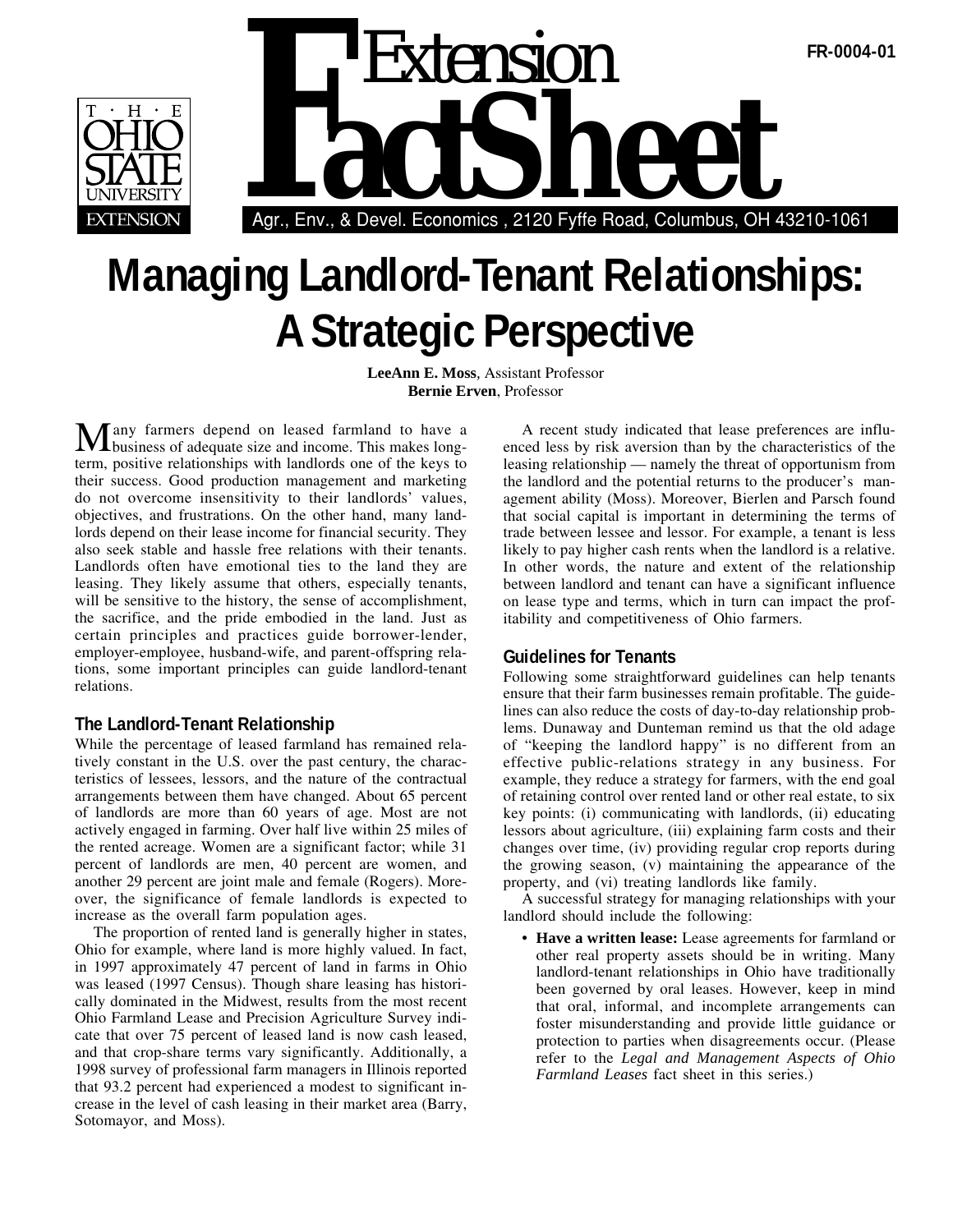- **Provide a résumé:** Provide landlords with a detailed "résumé" of your farming operation. Include specifics regarding business objectives and philosophies, history of your business, education, tillage practices, equipment, land tenure, financial strength, and family.
- **Provide information about objectives:** Inform your landlords of the objectives for your farming operation. Remain responsive to changing landlord needs and communicate this responsiveness. Particularly when goals change, dialogue among the parties may foster a continued relationship, though the lease type or terms may evolve. Anecdotal evidence suggests that poor communication in this regard is a common reason for tenant termination. For example, a crop-share landlord may no longer wish to share in production and price risk. If she and her tenant have not communicated over time, assumptions may be made that result in the lease being awarded to another farmer.
- **Agree on a cropping plan:** Agree upon a cropping plan early in each crop year. Include specifics regarding input use and field operations.
- **Provide regular updates:** Regularly update landlords regarding crop conditions and commodity markets during the growing season. Include photographs where possible. Anticipate the landlord's interest in how the weather is influencing crops, when planting or harvesting will begin, and reasons for any delays in planting or harvesting.
- **Inform and educate:** Particularly for absentee or nonfarm landlords, you should provide information regarding agriculture and farming. Regular mailings of print media articles, newsletters, etc. both serve to educate landlords and demonstrate attentiveness. Consider developing a web site for informing not only absentee landlords, but their heirs who may inherit the property. Over informing may be the best strategy, particulary early in a new landlord-tenant relationship.
- **Provide cost information:** Landlords should be regularly updated regarding the costs of farming. Alerting the landlord to anticipated changes in costs can prevent irritation when the bill arrives.
- **Alert the lessor to problems:** Immediately alert your lessor when on-farm problems occur. If urgent, a phone call may be the most appropriate channel of communication.
- **Document in writing:** If decisions are made regarding items outside the scope of those provided for in your lease, be sure to document them in writing, e.g., a letter summarizing the agreed-upon action.
- • **Improve appearance:** Producers should strive to improve the appearance of fields, driveways, roadways, and accompanying buildings. Landlords and neighbors who are potential landlords often correlate the appearance of the farm with farmers' abilities as tenants.
- • **Acknowledge life events:** Acknowledging major events in the lives of your landlords can be effective. Holiday, birthday, and sympathy cards, for example, can assist in building relationships. Lease terms are influenced by kinship, or by relationships that approach kinship.
- **Encourage "face" time:** Encourage landlords to visit their farms at least once during each growing season.
- **Pay explicit attention to the next generation of owners:** Attentiveness to your current landlords is critical, but may not ensure your continued tenure when their heirs inherit the farm. Where possible, strive to inform, educate, and visit with the next generation as well.

# **Guidelines for Landlords**

Landlords can help accomplish the objectives for the farm and build positive relationships with their tenants. A successful strategy should include the following:

- **Have a written lease:** This is even more important for the landlord than for the tenants. The nature and terms of your tenant's leasehold interest can influence the value of your property. As such, it is important that these terms be specified precisely in writing, and it is in your best interest to have legal counsel involved.
- **Ask questions:** Strive to fully understand your tenant's activities, production practices, and decisions relating to your farm.
- **Provide information about objectives:** Landlords should keep tenants informed regarding their investment (or other) goals for the farm.
- **Stay informed:** Staying informed about the economics of farming, land values, and rental markets is important. In particular, this will prepare you to respond to situations when your tenant may seek lower rents. Network with other landlords in your state or region. Finally, spend time studying each report prepared by your tenant during the growing season.
- **Schedule yearly meetings:** Schedule annual sit-down meetings with each of your farm tenants to discuss the property and leasing relationship, and provide each tenant with a written summary of any important points of discussion.
- **Be rational:** Be wary of farmers who promise what seem to be unbelievable, too good to be true improvements over your current tenant. Moreover, avoid reaching critical judgements about your current tenant until you have collected the facts and provided him an opportunity to present his side.

# **A Landlord-Tenant Relationship Checklist**

The type of information communicated between landlord and tenant can be as important as the amount of communication. Existing relationships may be strengthened, or new ones solidified, if the leasing parties ask appropriate questions. The following checklist of questions can guide communication. Landlords and tenants can use the same checklist.

- **Goals:** What are your investment (for landlords) or business (for farmers) objectives?
- **Risk:** How would you describe your level of risk aversion? What is your perspective on sharing risk? How much production and price risk do you wish to incur?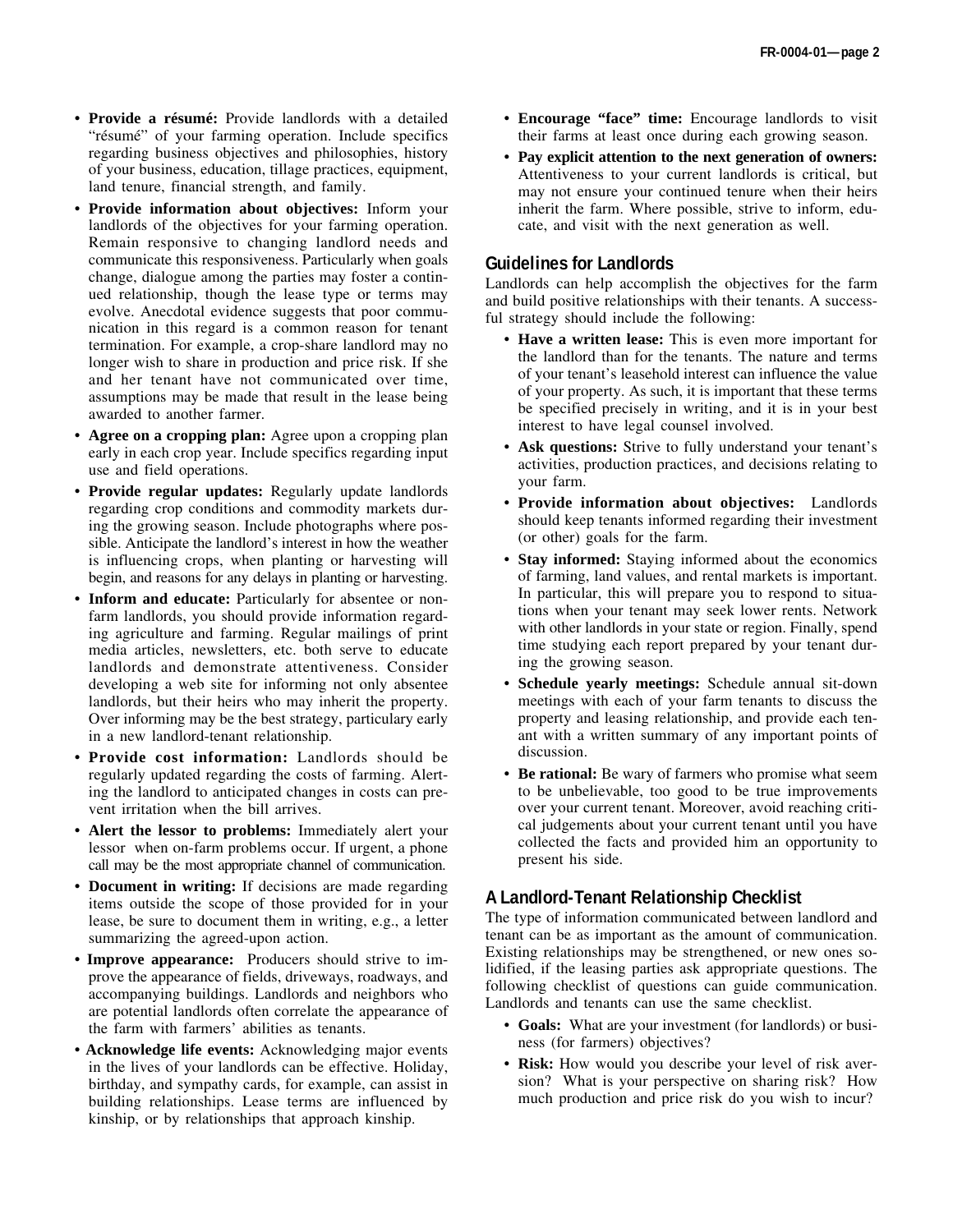- **Lease preferences:** Do you have any pre-existing preferences for or objections toward certain lease types? Determine the foundation of any objections or biases. Biases can either be overcome or will dictate the lease type through which the relationship is governed.
- **Communication preferences:** Ask the other party about their expectations regarding the type and extent of communication that they desire over time, and be prepared to adapt accordingly.
- **Attitude toward change:** Are the parties to the lease willing to consider new options as opportunities or challenges present themselves?
- **Constraints:** Does either party have any taxation, business, financial, or other constraints that may influence the nature of the lease or the relationship?
- **Win/win:** Are both the landlord and tenant willing to seek win/win solutions to problems?

These guidelines may have three potential applications. They can be used to guide communication during: (i) the first in-depth landlord-tenant discussion prior to leasing the acreage, (ii) annual meetings between the parties to the lease, and (iii) the first in-depth discussion following a life-changing event (e.g., death of the landlord's spouse, death of a landlord followed by assumption of lessor responsibilities by an heir).

# **Communication—A Critical Skill**

A successful relationship strategy depends on effective communication. Removing barriers is an effective way of improving communication, and requires an understanding of the communication model. The model consists of sender, message, receiver, channels, feedback, and effect. The sender sends a message through appropriate channels, either verbal or nonverbal, to a receiver. A response is provided to the sender of the message via feedback from the receiver. Feedback need not be sent through the same channel as the message (e.g., it may be a nonverbal cue such as body language). Through interpretation of this feedback, the sender can determine if the original message was received in its intended form. Effect on the receiver completes the communication process.

Problems in any one of the components of the communication model can result in barriers to communication, such as:

- **Unclear messages:** The receiver remains unclear about the intent of the sender. The sender can interpret feedback to determine if the message is clear or unclear.
- **Stereotyping:** Stereotyping involves either the sender or receiver developing a subjective impression that the other conforms to a certain mental model. This can be a barrier to communication when it substitutes for analysis of and responsiveness.
- **Incorrect channels:** Use of the correct channel assists the receiver to understand the nature and importance of the message. Choice of channel is dictated by the urgency, complexity, and formality of the message, as well as the knowledge, skills, and abilities of the receiver. Tenants should keep in mind that landlords sometimes want more than a written report.
- **Language:** The sender's words combine with the receiver's perceptions of them. The relationship between perception and reality can be determined through interpreting feedback. Progressive, younger tenants should be cognizant of using appropriate language. Technical or complex terminology may leave certain landlords confused and suspicious.
- **Lack of feedback:** Feedback mirrors the sender's original message, and may indicate a perception problem. It may occur in the form of questions, or nonverbal cues such as a frown or puzzled appearance. Prompt feedback, in which both parties play active roles, should be encouraged. Asking the receiver to repeat the message in his own words is often effective.
- **Poor listening skills:** Poor listening skills are pervasive. Good listening skills are fostered by: (i) being prepared to listen, (ii) avoiding interrupting the speaker, and (iii) being an active listener, which includes providing feedback. Listening is a particular challenge for tenants, who may have less time for "friendly chatter" than landlords. However, this type of interaction may provide important hints of landlord concerns that don't emerge in more formal discussions. Busy farmers should remember that lonely landlords will appreciate both time and lease payments from their tenants.
- **Interruptions and physical distractions:** Communicate in an atmosphere that is comfortable, private, and nondistracting for both parties. Find the right time to meet with landlords.

Relationships between tenants and landlords can be enhanced if the parties improve their communication skills, make communication goal oriented, approach communication with a positive and creative attitude, and work to reduce barriers.

#### **Summary**

Relationships are an important and often under appreciated source of risk for Ohio farmers and their landlords. For the landowner, an effective relationship management strategy helps ensure that her investment (or other) goals for the farmland are reached. For the producer, it is fundamentally important to his security of tenure. For both parties, it prevents or mitigates the "costs" of conflict and disagreement. Finally, in an environment characterized by strong competition for leased acreage, superior relationships provide farmers with a potential source of sustainable competitive advantage.